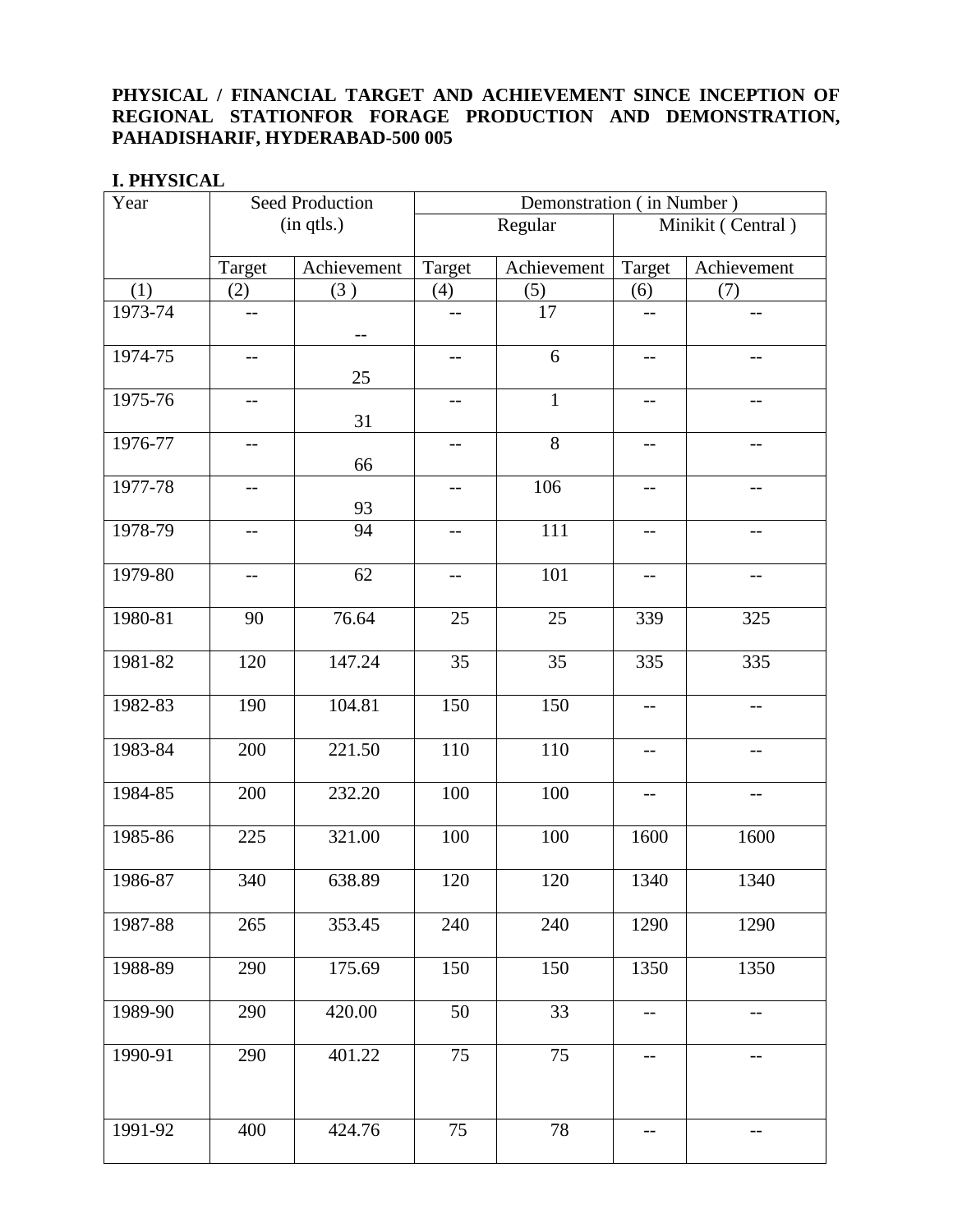|  | $\therefore$ 2 $\therefore$ |  |
|--|-----------------------------|--|
|  |                             |  |

| (1)           | (2) | (3)    | (4) | (5)  | (6)               | (7)               |
|---------------|-----|--------|-----|------|-------------------|-------------------|
| 1992-1993     | 400 | 260.00 | 75  | 86   | $-$               | --                |
| 1993-1994     | 350 | 275.93 | 100 | 100  | $\qquad \qquad -$ | $\qquad \qquad -$ |
| 1994-1995     | 250 | 142.99 | 175 | 175  | $-$               | --                |
| 1995-1996     | 300 | 302.34 | 175 | 175  | $- -$             | $--$              |
| 1996-1997     | 300 | 302.34 | 175 | 175  | $-$               | --                |
| 1997-1998     | 300 | 147.05 | 175 | 175  | $--$              | --                |
| 1998-1999     | 310 | 182.80 | 225 | 225  | $-\,-$            | $\qquad \qquad -$ |
| 1999-2000     | 310 | 102.00 | 250 | 250  | $\qquad \qquad -$ | $-$               |
| 2000-2001     | 310 | 44.58  | 225 | 250  | $-$               | --                |
| 2001-2002     | 325 | 71.29  | 225 | 225  | $\qquad \qquad -$ | $\qquad \qquad -$ |
| 2002-2003     | 340 | 95.20  | 250 | 250  | $\qquad \qquad -$ | $--$              |
| 2003-2004     | 330 | 26.25  | 250 | 250  | 1886              | 1886              |
| 2004-2005     | 300 | 22.99  | 400 | 602  | $-$               | $-$               |
| 2005-2006     | 33  | 25.20  | 500 | 506  | $- -$             | $-$               |
| 2006-2007     | 35  | 38.11  | 550 | 659  | $\qquad \qquad -$ | $\qquad \qquad -$ |
| 2007-2008     |     | 32.09  |     | 927  |                   |                   |
| 2008-2009     | 35  | 41.61  | 800 | 726  | $-$               | $-$               |
| 2009-2010     | 40  | 40.49  | 800 | 1036 | 1400              | 1400              |
| 2010-2011     | 110 | 168.73 | 800 | 1297 | 300               | 300               |
| 2011-2012     | 90  | 105.63 | 900 | 1241 | 817               | 817               |
| $2012 - 2013$ | 110 | 139.00 | 950 | 1056 | 4896              | 4896              |